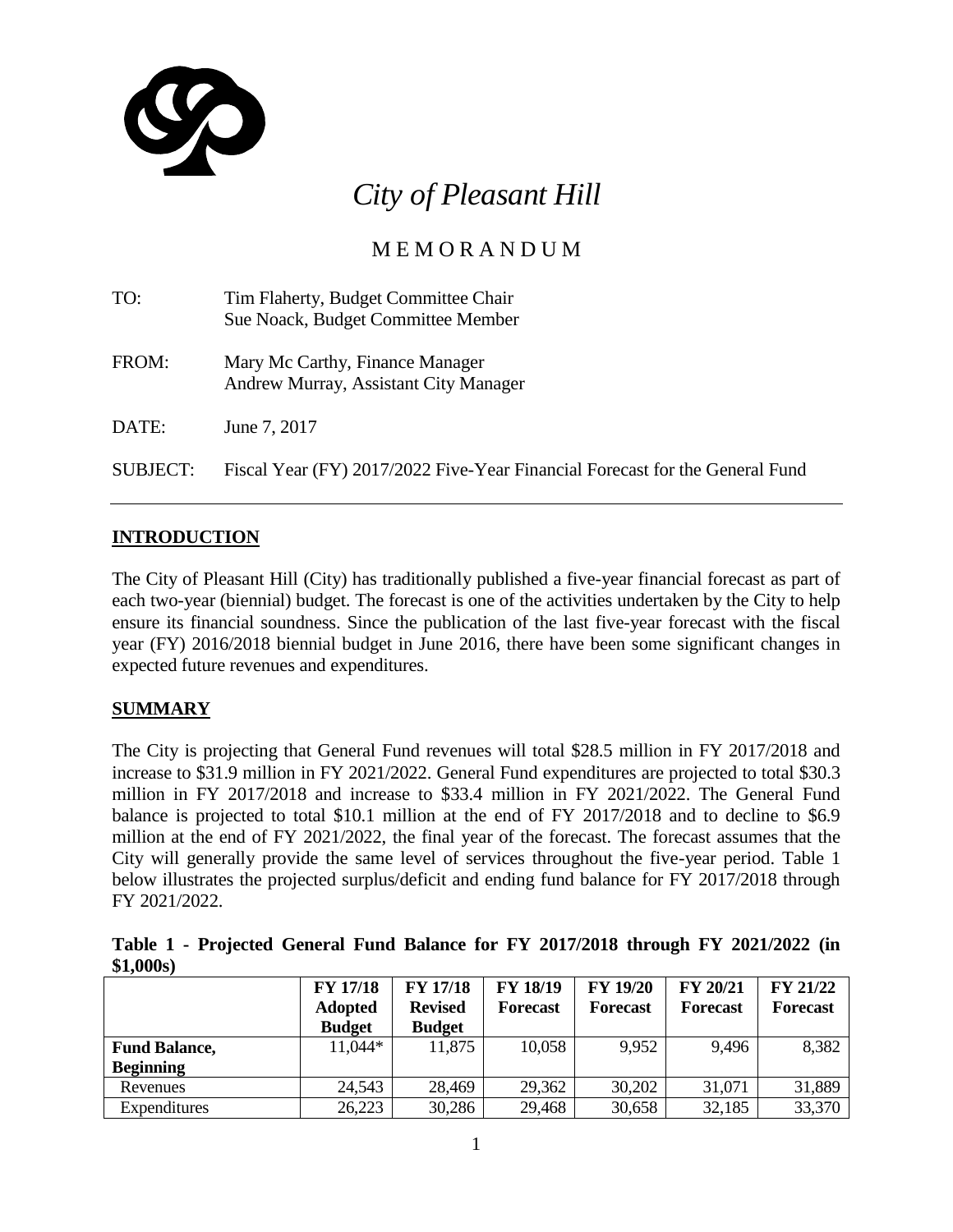| Surplus (Deficit)           | $0.680$ <sup>**</sup> | $817$ $**$<br>.81 | 106                    | (456) | (14)  | ,481    |
|-----------------------------|-----------------------|-------------------|------------------------|-------|-------|---------|
| <b>Fund Balance, Ending</b> | , 364                 | 0,058             | ۵۲٬۰<br>. . <i>.</i> . | ,496  | 8,382 | .901*** |

\*For the purpose of this forecast, staff assumed that Measure K revenues would first be received in FY 2017/2018, and that they would be expended in their entirety each fiscal year.

\*\*The City intentionally budgeted more General Fund expenditures than revenues in FY 2017/2018, resulting in an operating deficit, by allocating some excess General Fund balance to road resurfacing. \*\*\*The City's current General Fund reserve policy requires a minimum balance of \$8.0 million.

#### **GENERAL FUND REVENUES**

General Fund revenues for FY 2017/2018 are projected to total \$28.5 million and increase to \$31.9 in FY 2021/2022. Staff is projecting that most General Fund revenues will grow at 3% annually throughout the forecast period. (Three percent is City staff's estimate of the average rate of inflation over the next five years.) Certain revenue streams have particular dynamics that have led staff to forecast a growth rate other than 3% annually, as described below. The following table summarizes General Fund revenue by category.

|                                | <b>FY 17/18</b> | <b>FY 17/18</b> | <b>FY 18/19</b> | <b>FY 19/20</b> | FY 20/21        | FY 21/22        |
|--------------------------------|-----------------|-----------------|-----------------|-----------------|-----------------|-----------------|
| <b>Revenue Type</b>            | <b>Adopted</b>  | <b>Revised</b>  | <b>Forecast</b> | Forecast        | <b>Forecast</b> | <b>Forecast</b> |
|                                | <b>Budget</b>   | <b>Budget</b>   |                 |                 |                 |                 |
| <b>Sales Tax</b>               | 9,173           | 8,770           | 9,158           | 9,359           | 9,568           | 9,776           |
| <b>Measure K Transaction</b>   |                 | 4,114           | 4,201           | 4,293           | 4,387           | 4,481           |
| and Use Tax                    |                 |                 |                 |                 |                 |                 |
| Property Tax                   | 2,947           | 2,982           | 3,108           | 3,240           | 3,377           | 3,521           |
| Property Tax in Lieu of        | 3,213           | 3,242           | 3,382           | 3,528           | 3,680           | 3,839           |
| <b>VLF</b>                     |                 |                 |                 |                 |                 |                 |
| <b>Business License Tax</b>    | 2,600           | 2,600           | 2,665           | 2,731           | 2,800           | 2,884           |
| <b>Transient Occupancy Tax</b> | 2,607           | 2,743           | 2,825           | 2,910           | 2,998           | 3,088           |
| <b>Other Taxes</b>             | 326             | 329             | 339             | 350             | 359             | 286             |
| <b>Other Revenue</b>           |                 |                 |                 |                 |                 |                 |
| <b>Franchise Fees</b>          | 1,987           | 1,987           | 2,046           | 2,108           | 2,171           | 2,236           |
| Licenses and                   | 648             | 653             | 673             | 693             | 714             | 735             |
| Permits                        |                 |                 |                 |                 |                 |                 |
| Charges for                    | 465             | 469             | 483             | 498             | 512             | 528             |
| <b>Services</b>                |                 |                 |                 |                 |                 |                 |
| <b>Other Revenue</b>           | 176             | 177             | 182             | 188             | 194             | 199             |
| Transfer                       | 208             | 208             | 100             | 100             | 100             | 100             |
| Use of Money                   | 53              | 53              | 55              | 56              | 57              | 57              |
| and Property                   |                 |                 |                 |                 |                 |                 |
| Fines and                      | 57              | 58              | 59              | 61              | 63              | 65              |
| Forfeitures                    |                 |                 |                 |                 |                 |                 |
| Intergovernmental              | 83              | 83              | 86              | 87              | 91              | 94              |
| <b>Total Revenue</b>           | 24,543          | 28,469          | 29,362          | 30,202          | 31,071          | 31,889          |

**Table 2 - FY 2017/2018 – FY 2021/2022 General Fund Revenue Summary (in \$1,000s)**

#### Sales Tax

Based on recent analysis by the City's sales tax consultant, HdL Companies, sales tax revenue for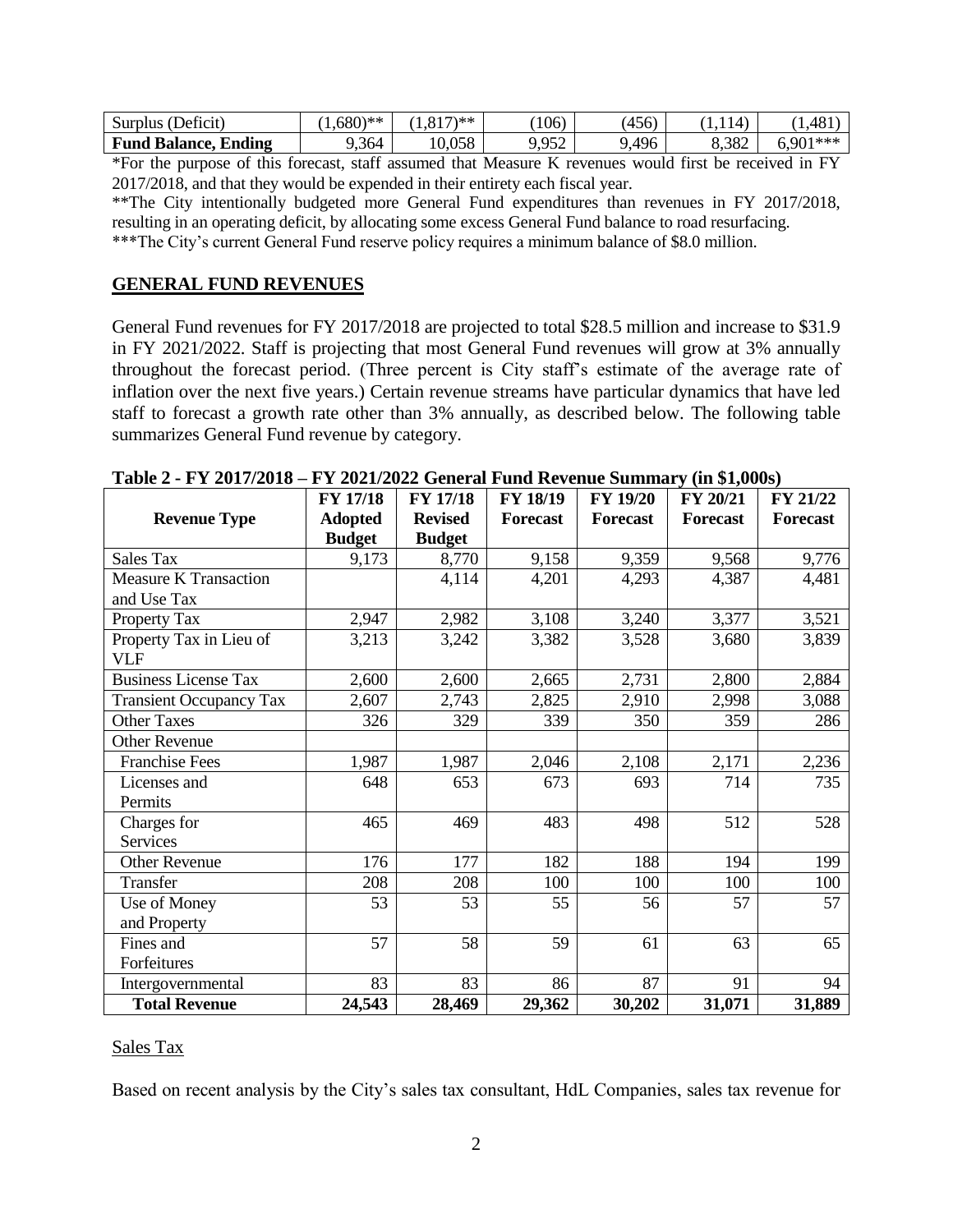FY 2017/2018 is expected to be lower than budgeted due to a decline in receipts from service stations and other fuel-related expenditures. In addition, as has been widely reported in the media, there has been a softening and change in consumer behavior in retail, which is reflected in weaker sales tax revenue in the forecast for FY 2018/2019 – FY 2021/2022. HdL Companies estimated sales tax will grow 2.2% annually. Nonetheless, sales tax revenue is expected to increase from \$8.8 million in FY 2017/2018 to \$9.8 million in FY 2021/2022. The forecast includes \$200,000 in additional annual sales tax revenue beginning in 2018/2019 generated from the refresh of the southern portion of the Diablo Valley (DV) Shopping Center site. Development of the northern portion of the site might eventually result in significant additional sales tax revenue, which has not been included in the forecast. The forecast also includes additional sales tax of \$150,000 beginning in FY 2017/2018 due to the formation of a tourism improvement district (TID) that will market hotels in Pleasant Hill. Staff expects increased occupancy at hotels will generate additional sales tax from visitors shopping and eating in Pleasant Hill.

#### Measure K Transaction and Use Tax

Measure K became operative on April 1, 2017. Based on recent discussions with HdL Companies, the City is expecting to receive \$4.1 million in FY 2017/2018, growing at 2.1% annually to \$4.5 million in FY 2021/2022.

## Property Tax

Based on consultation with HdL Coren & Cone (HdL), an experienced consultant in the field of property tax analysis, property tax revenue is projected to grow at 4.2% annually, from \$2.9 million in FY 2017/2018 to \$3.5 million in FY 2021/2022. Revenue is forecasted to increase each year due to higher assessed valuations on residential properties that have changed ownership and the recapture of Proposition 8 valuation reductions.

#### Property Tax in Lieu of Vehicle License Fee (VLF)

The motor vehicle license fee (VLF) is an annual tax on the ownership of registered vehicles collected by the State Department of Motor Vehicles and subsequently distributed to cities and counties. In 2004, the State Legislature permanently reduced the tax rate from 2% to 0.65% of a vehicle's current market value. The reduction in VLF revenue to cities and counties was offset by an increased transfer of property tax from the State to cities and counties. This transfer is called the "Property Tax in Lieu of VLF." Based on discussions with HdL, property tax in lieu of VLF is projected to increase at 4.3% annually, from \$3.2 million in FY 2017/2018 to \$3.5 million in FY 2021/2022.

#### Business License Tax

The City collects a business license tax. Based on an analysis of historical data, the City is projecting that business license taxes will be \$2.6 million in FY 2017/2018 and will grow to \$2.9 million in FY 2021/2022, a 3% annual growth rate.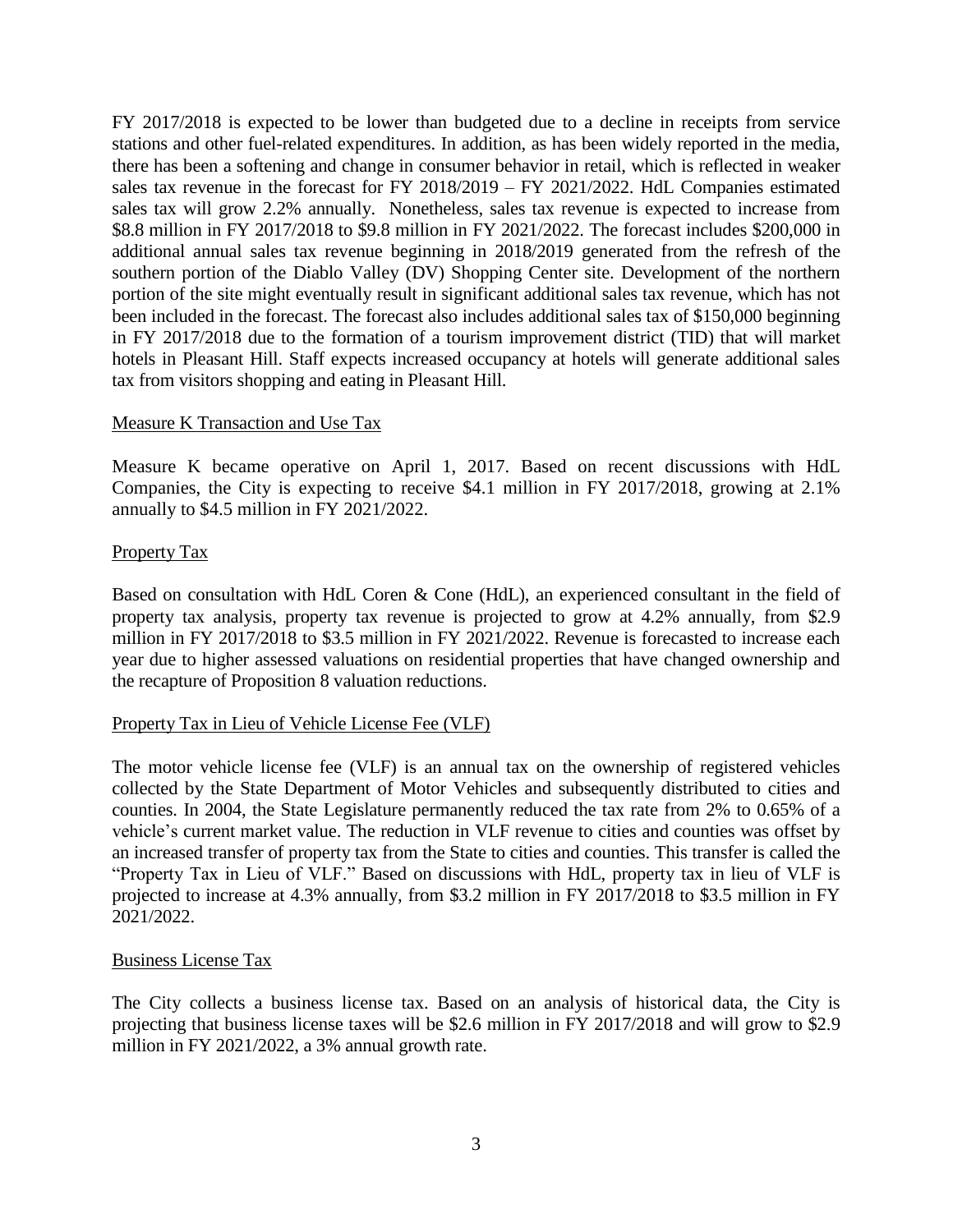#### Transient Occupancy Tax

The City also collects a transient occupancy (hotel) tax (TOT) of 10%. Based on a 3% annual growth rate, this revenue is projected to increase from \$2.7 million in FY 2017/2018 to \$3.0 million in FY 2021/2022. The budget and forecast also assumed Homewood Suites by Hilton will open during FY 2017/2018 and generate approximately \$400,000 annually in TOT.

#### Other Taxes

The City collects a number of small taxes, such as property transfer tax and utility user tax. These taxes are projected to range from \$286,000 to \$359,000 during the period of the forecast.

#### Other Revenue

The City collects a number of non-tax General Fund revenues, as described below.

#### Franchise Fees

Franchise fees are rent paid by utilities or other businesses for the privilege of using the City's right of way (streets, alleys, sidewalks, etc.) to locate utility lines or operate vehicles. The City collects a franchise fee of 1% of revenue from Pacific Gas & Electric (PG&E) and 5% of revenue from cable operators AT&T/Pacific Bell, Comcast, and Astound. The City also collects a franchise fee of 12% of revenue from Allied Waste Management. Franchise fee revenues were budgeted at \$2.0 million in FY 2017/2018 and are expected to increase 3% annually to \$2.2 million in FY 2021/2022.

#### Licenses and Permits

The revenue in this category is due to permits and fees, which were budgeted at \$648,000 for FY 2017/2018 and are expected to increase to \$735,000 in FY 2021/2022, 3% annually. This category includes building, electrical, plumbing, and energy permits, primarily generated from construction-related activity.

#### Charges for Services, Transfers, Use of Money and Property, and Miscellaneous Other Revenue

This category includes numerous miscellaneous "other" revenues. The major subcategories include charges for services, fines and forfeitures, interest revenue, Police Officer Standards and Training (POST) reimbursements from the State, accounting fees, and transfers from other funds. The City is projecting these revenues will increase from \$1.0 million in FY 2017/2018 to \$1.1 million in FY 2021/2022 based on a 3% annual growth rate.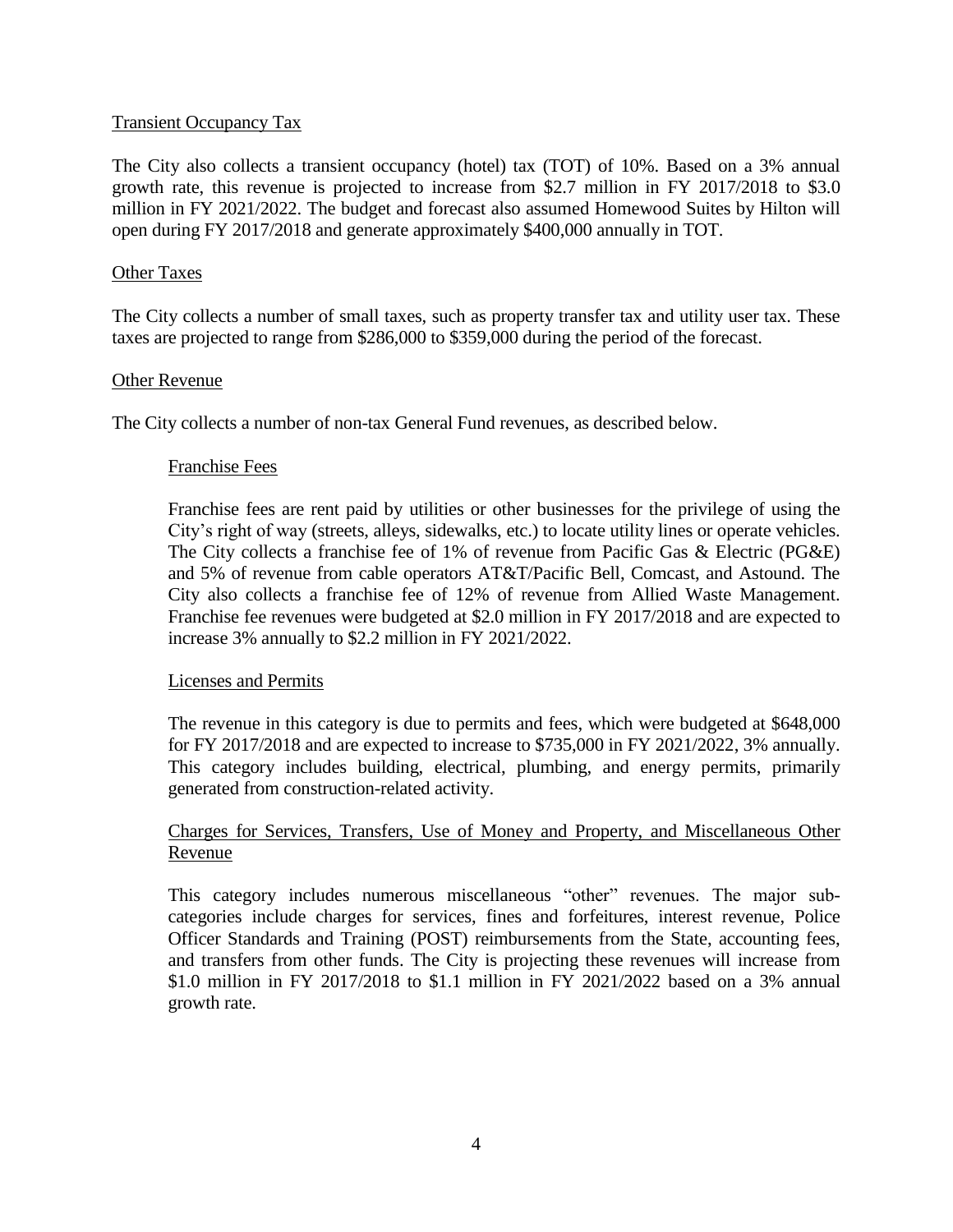#### **GENERAL FUND EXPENDITURES**

General Fund expenditures for FY 2017/2018 are projected to total \$30.3 million and increase to \$33.4 million in FY 2021/2022. Staff assumed that staffing and service levels will remain constant throughout the term of the forecast, with the exception that the General Fund contribution to street resurfacing, which was historically high in FY 2016/2017 and FY 2017/2018 (nearly \$1.5 million annually), would return to its traditional level of \$200,000 annually in FY 2018/2019 and beyond. The following table summarizes General Fund expenditures by category.

| $D_y$ category (in $\varphi$ 1,0005) | FY 17/18       | <b>FY 17/18</b> | FY 18/19       | <b>FY 19/20</b> | FY 20/21        | FY 21/22        |
|--------------------------------------|----------------|-----------------|----------------|-----------------|-----------------|-----------------|
|                                      |                |                 |                |                 |                 |                 |
| <b>Expenditure Category</b>          | <b>Adopted</b> | <b>Revised</b>  | Forecast       | <b>Forecast</b> | <b>Forecast</b> | <b>Forecast</b> |
|                                      | <b>Budget</b>  | <b>Budget</b>   |                |                 |                 |                 |
| Personnel                            |                |                 |                |                 |                 |                 |
| <b>Salaries</b>                      | 11,121         | 11,475          | 11,440         | 11,814          | 12,152          | 12,492          |
| <b>Benefits</b>                      | 6,080          | 5,688           | 6,410          | 7,244           | 8,078           | 8,752           |
| Benefit Buybacks and Contrib         | 423            | 423             | 572            | 589             | 598             | 498             |
| to Retiree Health                    |                |                 |                |                 |                 |                 |
| <b>Public Safety PERS Side</b>       | 890            | 890             | $\overline{0}$ | $\overline{0}$  | $\theta$        | $\overline{0}$  |
| Fund Loan Debt                       |                |                 |                |                 |                 |                 |
| <b>General Expenses</b>              | 792            | 810             | 832            | 854             | 877             | 900             |
| <b>Prof and Contract Services</b>    | 1,594          | 1,565           | 1,567          | 1,573           | 1,661           | 1,669           |
| Other Expenditures:                  |                |                 |                |                 |                 |                 |
| Conferences and Training             | 199            | 207             | 213            | 220             | 226             | 233             |
| Maintenance and Repair               | 324            | 325             | 334            | 345             | 355             | 365             |
| <b>Supplies and Materials</b>        | 268            | 274             | 282            | 290             | 299             | 308             |
| <b>Utilities</b>                     | 468            | 471             | 485            | 500             | 515             | 530             |
| Insurance                            | 623            | 623             | 776            | 800             | 824             | 848             |
| Promotions and Contributions         | 545            | 524             | 703            | 467             | 474             | 477             |
| <b>Fixed Assets</b>                  | 34             | 35              | 36             | 37              | 38              | 39              |
| Measure K Expenditures for           |                | 4,114           | 4,201          | 4,293           | 4,387           | 4,481           |
| <b>Capital Projects</b>              |                |                 |                |                 |                 |                 |
| Transfer                             | 2,862          | 2,862           | 1,617          | 1,632           | 1,701           | 1,778           |
| <b>Total Expenditures</b>            | 26,223         | 30,286          | 29,468         | 30,658          | 32,185          | 33,370          |

#### **Table 3 – FY 2017/2018 – FY 2021/2022 General Fund Expenditure Summary, By Category (in \$1,000s)**

#### Personnel

#### Salary

The forecasted staff salaries include all of the cost of living adjustments (COLAs) agreed to in the current employee labor contracts. Staff forecasted annual COLAs of 3%, the expected average rate of inflation, in years beyond the current labor contracts. Salaries are projected to total \$11.5 million in FY 2017/2018 and forecasted to increase to \$12.5 million in FY 2021/2022. For the purpose of the forecast, staff assumed annual salary savings of \$450,000 due to vacancies.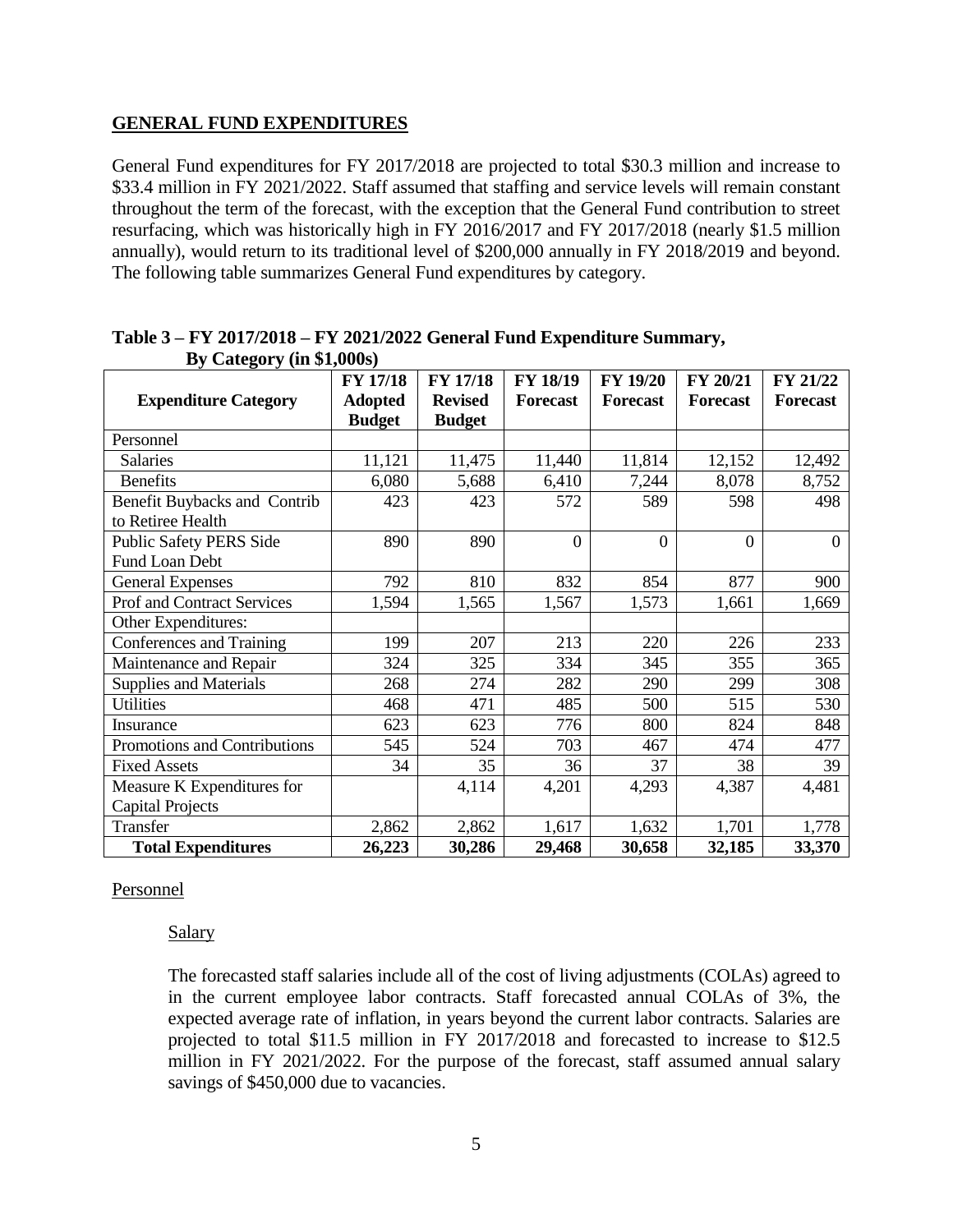#### Benefits

Benefit costs, primarily composed of medical insurance and retirement, are projected to increase from \$5.7 million in FY 2017/2018 to \$8.8 million in FY 2021/2022. Employee benefits other than medical insurance and retirement, which are described in greater detail below, are forecasted to increase by 3% annually.

#### Medical Insurance

The FY 2016/2018 budget assumed that medical insurance premiums would increase 10% annually through December 31, 2017. Thereafter, the City assumed that it would provide health insurance with premiums capped at the Affordable Care Act (ACA) excise tax threshold in order to avoid any excise taxes. Achievement of this goal is subject to future labor negotiations. Note that the City's medical benefit costs are actually projected to be \$0.4 million lower than budgeted for FY 2017/2018 due to employees' enrollment in lower cost medical plans and lower than expected increases in premiums.

#### Retirement

In December 2016, the California Public Employees' Retirement System (CalPERS), the City's retirement benefit provider, decided to decrease its assumed long-term rate of return on its assets (referred to as the "discount rate"), phasing in a change from 7.5% to 7% over three years. This requires the City and all other CalPERS participating agencies to increase their contributions in order to pay out the same level of benefits to their retirees.

CalPERS has made a number of other decisions over the past few years to strengthen the system's financial position, which will also result in higher contributions from participating agencies. These decisions include making mortality assumptions more conservative, achieving higher funded status more quickly, and more quickly amortizing investment losses.

Most of these changes are being phased in over a fixed 20-year period with a 5-year ramp up at the beginning and a 5-year ramp down at the end of the amortization period. A new ramp is established with each change to the discount rate. As a result of the 5-year ramp up and the effective date of the increase, it will be seven years until the full impact of the change in discount rate is completely phased in. Contribution rates are expected to reach their maximum in 2032, then drop very slowly, falling back to current levels somewhere in the 2042 time frame*.* 

The City's FY 2017/2018 total CalPERS contribution (including normal cost and paying down unfunded liability) is expected to be \$3.1 million, as budgeted. Based on all of the recent CalPERS changes, staff forecasts that the City's total CalPERS contribution will be \$5.7 million in FY 2021/2022. In total, CalPERS costs are now forecasted to be \$1.9 million higher over FY 2018/2019 – FY 2020/2021 than forecasted in the FY 2016/2018 budget.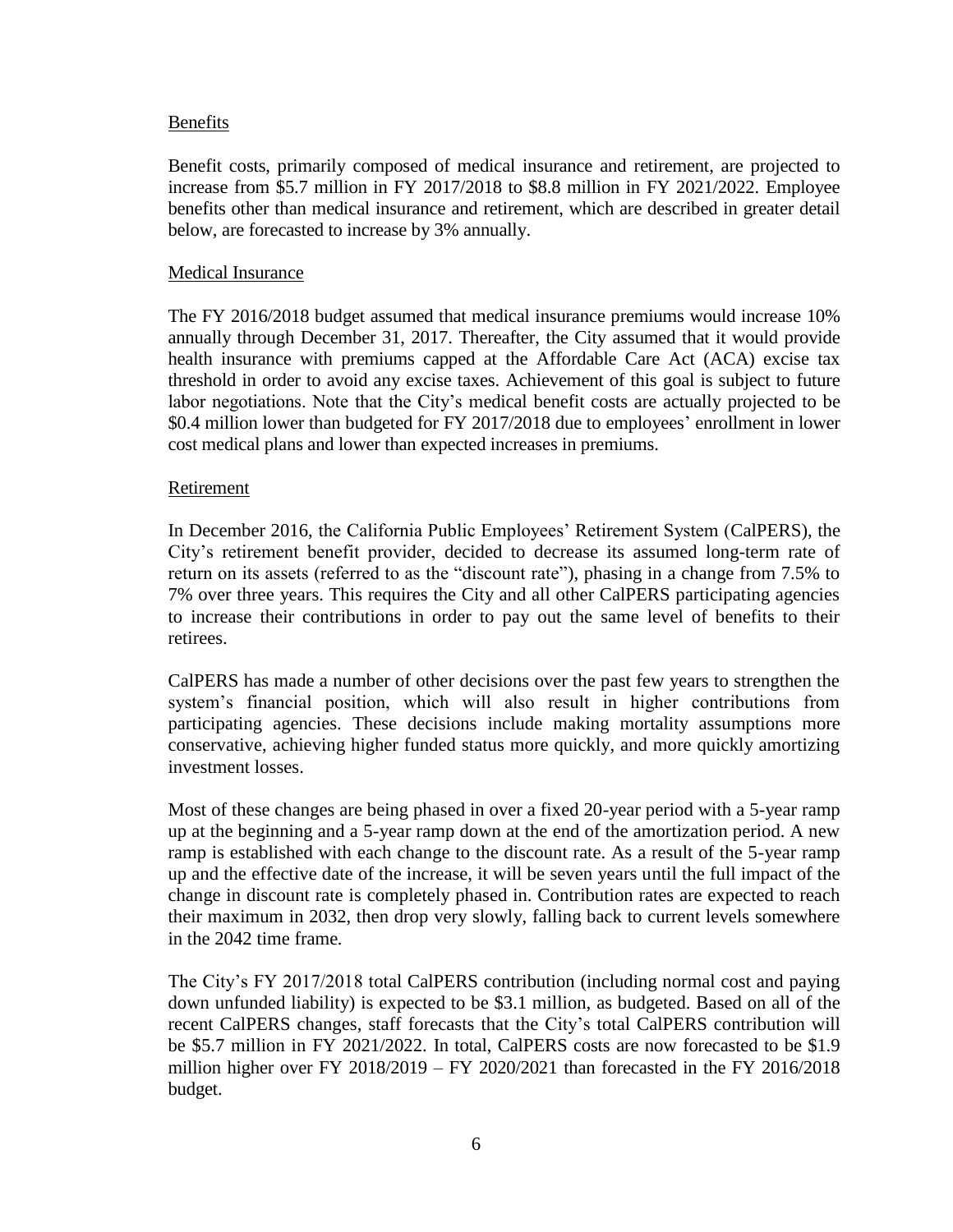#### Benefit Buybacks and Contributions to Retiree Health Savings Plan (RHS)

This category includes sick leave and vacation buybacks for retiring employees. Depending upon an employee's bargaining unit, this benefit provides limited reimbursement of medical premiums or a contribution to a retirement health savings plan based on an employee's unused sick leave and vacation leave balances when they retire. Several conditions must be met in order to qualify for this benefit. The timing of these payments is not cyclical; however based on experience and the projected timing of future retirements, the City is projecting expenditures will range from \$423,000 to \$598,000 annually.

#### Public Safety PERS Side Fund Loan Debt Payment

This category is comprised of an annual debt service payment of \$890,000 related to the payoff of the CalPERS public safety side fund obligation. Rather than make annual payments to CalPERS to slowly pay off this obligation, the City took a loan from Umpqua Bank to pay off the obligation more quickly at a lower interest rate, resulting in significant savings. This debt will be paid off in full during FY 2017/2018.

## General Expenses

This category includes expenditures for postage, printing, memberships, publications and subscriptions, police jail booking fees and maintenance and gas for City vehicles. The City is projecting expenditures will be slightly higher than originally budgeted for FY 2017/2018 at \$810,000 and are forecasted to grow by 3% annually to \$900,000 in FY 2021/2022.

#### Professional and Contract Services

This category includes expenditures for contractual services such as legal counsel, auditing, videotaping, and animal control. The City is projecting expenditures will be on track with budget for FY 2017/2018 at \$1.6 million and are forecasted to increase by 3% annually to \$1.7 million in FY 2021/2022.

#### Measure K Transfer

Measure K became operative on April 1, 2017. For the purpose of this forecast, staff assumed that Measure K revenues would first be received in FY 2017/2018, and that they would be expended in their entirety each fiscal year. Measure K expenditures are expected to be \$4.1 million in FY 2017/2018 and increase to \$4.5 million in FY 2021/2022. Specific projects funded by Measure K will be approved by the City Council through a revised Capital Improvement Plan (CIP).

#### Other Expenditures

The "other expenditures" category includes the major subcategories of conferences and training; maintenance and repairs; supplies and materials; utilities; insurance; promotions and contributions;